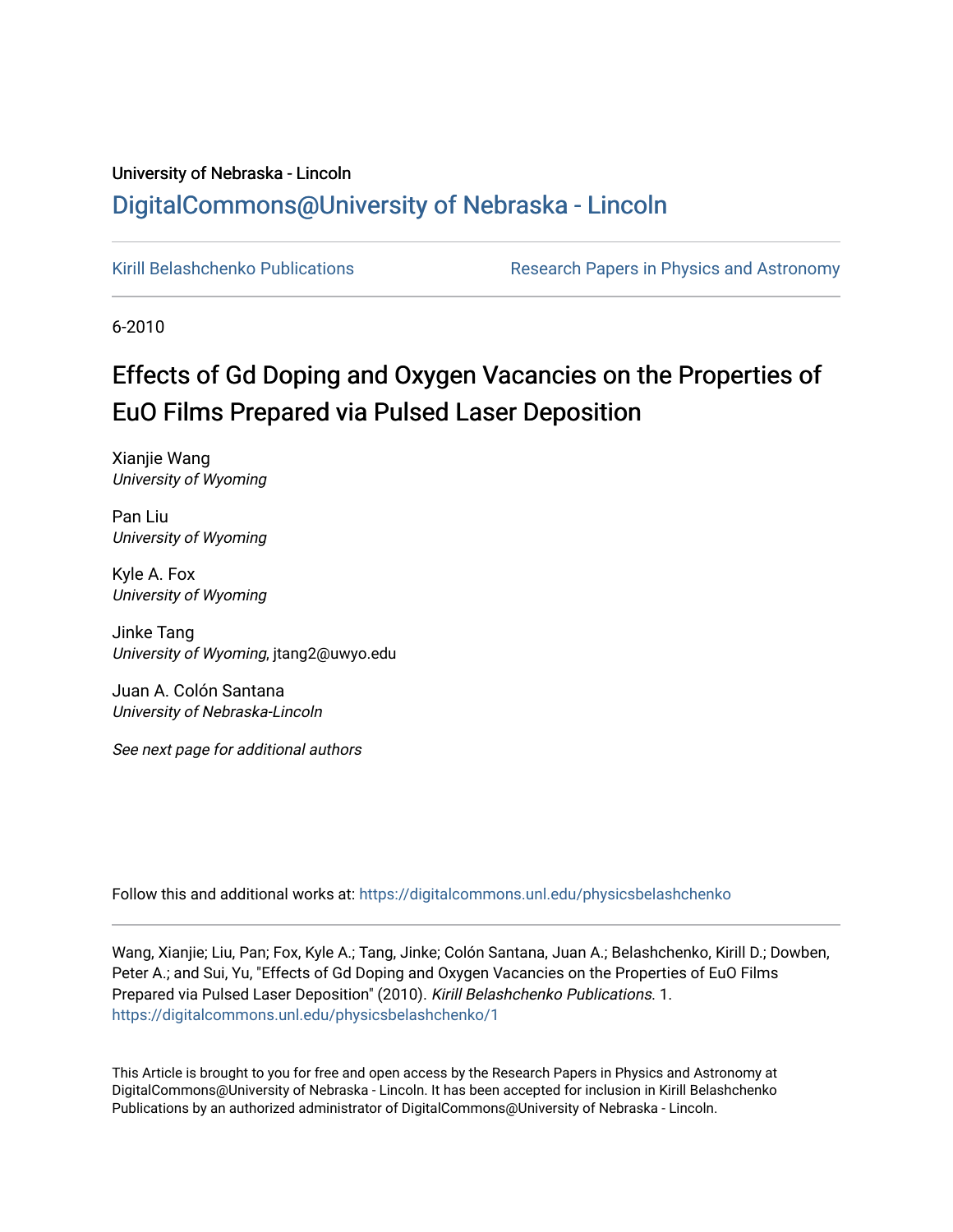### Authors

Xianjie Wang, Pan Liu, Kyle A. Fox, Jinke Tang, Juan A. Colón Santana, Kirill D. Belashchenko, Peter A. Dowben, and Yu Sui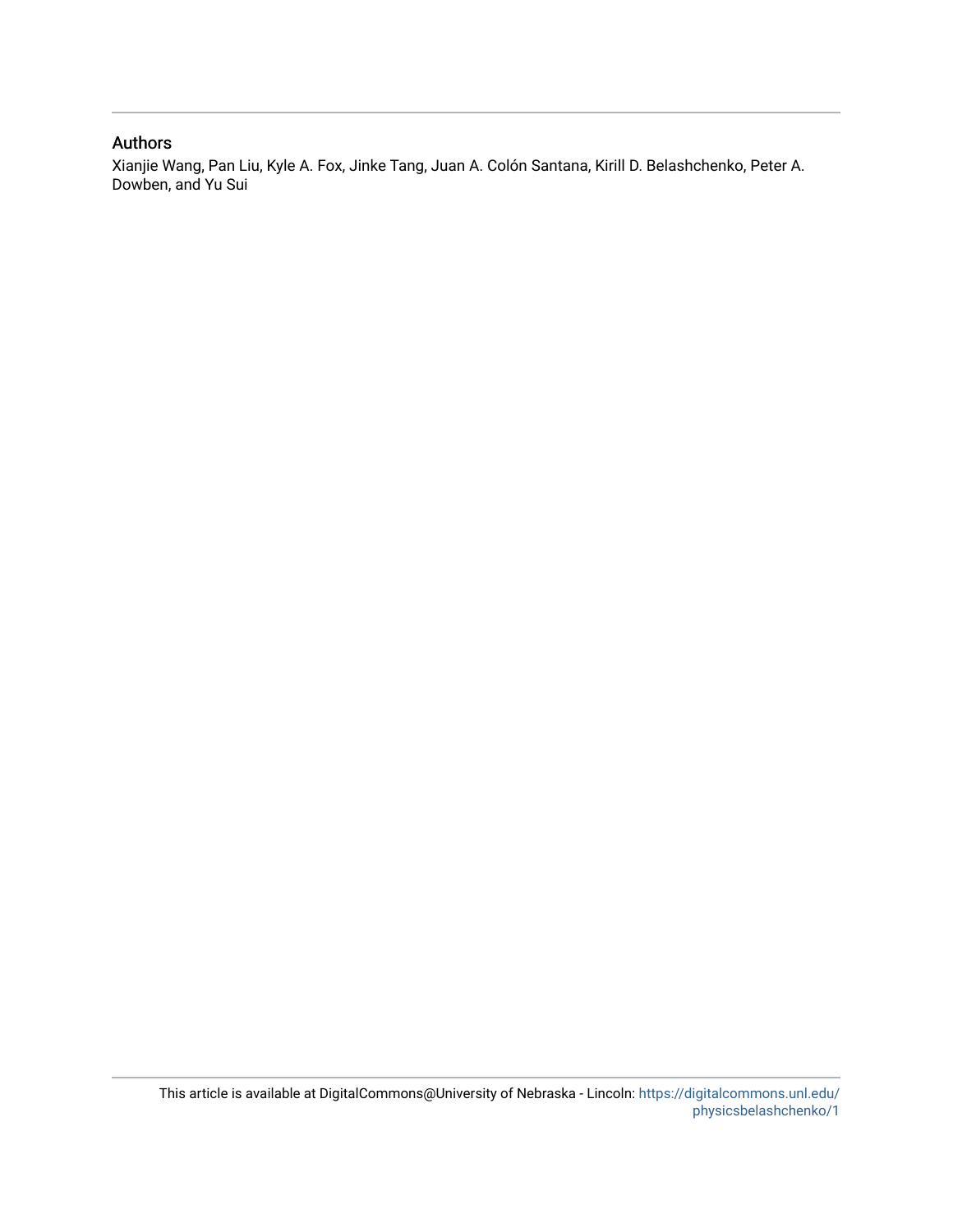## **Effects of Gd Doping and Oxygen Vacancies on the Properties of EuO Films Prepared via Pulsed Laser Deposition**

Xianjie Wang<sup>1</sup>, Pan Liu<sup>1</sup>, Kyle A. Fox<sup>1</sup>, Jinke Tang<sup>1</sup>, Juan A. Colón Santana<sup>2</sup>, Kirill Belashchenko<sup>2</sup>, Peter A. Dowben<sup>2</sup>, and Yu Sui<sup>3</sup>

<sup>1</sup>Department of Physics & Astronomy, University of Wyoming, Laramie, WY 82071 USA

<sup>2</sup>Department of Physics and Astronomy and the Nebraska Center for Materials and Nanoscience, University of Nebraska-Lincoln,

Lincoln, NE 68588-0111 USA

<sup>3</sup>Center for Condensed Matter Science and Technology, Department of Physics, Harbin Institute of Technology,

Harbin 150001, China

**We have successfully prepared EuO films on Si(100) wafers via pulsed laser deposition (PLD). It is well recognized that EuO grows with texture growth along (100) but the addition of 4% Gd changes the lattice constant and the texture growth to (111) as well as having a profound influence on the magnetic properties. The differences in the effects between Gd doping and oxygen vacancies, both expected to be n-type (donor state) dopants in EuO, are discussed.**

*Index Terms—***Doping, EuO, Gd, magnetic semiconductors, oxygen vacancies, pulsed laser deposition.**

#### I. INTRODUCTION

**E** UROPIUM oxide is a well known ferromagnetic semicon-<br>ductor, and is a good candidate for spin filter barrier mate-<br>right [11, [2]. Stoighiometric EuQ has a Guria temperature (T<sub>e</sub>). rials [1], [2]. Stoichiometric EuO has a Curie temperature  $(T_C)$ of 69 K. There is a strong enhancement of the ferromagnetic  $T_{\text{C}}$ by electron doping via rare-earth atoms [3]–[6] or oxygen vacancies [4], [7], [8]. Furthermore, the conductivity of EuO can be tuned to match that of silicon by doping EuO with oxygen vacancies or with rare-earth elements [3], [9], [10].

Epitaxial or very strongly textured  $EuO(100)$  films can be grown on Si (100) wafer with high quality interface [11]. The known complication is that the presence of a high oxygen partial pressure at the initial stages of the EuO film growth leads to formation of  $Eu^{3+}$  (indicative of  $Eu_2O_3$ ) at the Si/EuO interface [3], [10]. Generally, the investigation and understanding of the properties of europium oxide films may have been hindered by the difficulty in preparing controllable and stable films [4]. Methods for preparing EuO films reported so far include reactive thermal evaporation of Eu and molecular beam epitaxy (MBE) under ultra-high vacuum condition in the presence of oxygen gas [3], [10], [12]–[14].

In this work, we have successfully prepared the high quality europium oxide films on Si(100) wafer via pulsed laser deposition (PLD) and investigated the magnetic properties of the resulting films. There are changes in the texture growth and lattice constant seen with just a small number of either oxygen vacancies or the inclusion of a small amount of Gd in the PLD grown EuO films. The combination of oxygen vacancies and Gd doping leads to a dramatic change not only in the  $T_c$  of EuO,

Color versions of one or more of the figures in this paper are available online at http://ieeexplore.ieee.org.

Digital Object Identifier 10.1109/TMAG.2010.2046314

but unusual heterostructure device characteristics with Si(100) that are sensitive to an in-plane applied field at room temperature, well above the EuO Curie temperature  $(T_c)$ .

#### II. SAMPLE PREPARATION

The Si wafers were cleaned with diluted HF acid and acetone, and then immediately placed in the vacuum chamber. Before the deposition, the Si wafers were annealed at 750°C in vacuum of  $10^{-5}$  Torr under pure-H<sub>2</sub> gas in order to further remove the native  $SiO<sub>2</sub>$  surface layer from the wafers. The annealing times of 30 and 50 min resulted in stoichiometric and oxygen deficient films, respectively. The EuO and Gd doped EuO films were grown using pulsed laser deposition (PLD) in a vacuum of  $10^{-5}$  Torr with H<sub>2</sub> on these prepared Si(100) wafers at room temperature. The PLD targets were either Eu (99.9%) metal or a mixture of Eu (99.9%) and Gd (99.9%) metals, and the purity of  $H_2$  gas used during the deposition is 99.995%. To prevent the degradation of  $EuO<sub>1-x</sub>$  films when exposed to air, the film were protected in situ by a Pt capping layer, except those films used for device fabrication.

X-ray diffraction (XRD) data were collected using a Philips X'Pert diffractometer using Cu  $K\alpha$  radiation. The magnetic properties were measured with a physical properties measurement system (PPMS) from Quantum Design. The heterojunction devices were constructed using Al/Au contacts, sputtered under a base pressure in the order of  $10^{-7}$  Torr at room temperature. The  $I-V$  curves were obtained using a Keithley 236 Source Measure Unit and an Oxford DC low noise voltage supply and the magnetic field was applied in the plane of the film.

#### III. STRUCTURAL PROPERTIES

The XRD provides an excellent indication that both the EuO and Gd doped EuO films are high quality europium oxide films. Fig. 1 shows the XRD patterns of both  $EuO<sub>1-x</sub>$  and  $Eu<sub>0.96</sub>Gd<sub>0.04</sub>O$  films. No impurity phase was observed in either the EuO or the  $Eu<sub>0.96</sub>Gd<sub>0.04</sub>O$  films, where the substrates were annealed at 750 $\mathrm{^{\circ}C}$  for a shorter time. For  $\mathrm{EuO}_{1-x}$  and  $Eu_{0.96}Gd_{0.04}O_{1-x}$  films, there is evidence of silicide formation

Manuscript received October 30, 2009; revised January 17, 2010; accepted March 12, 2010. Current version published May 19, 2010. Corresponding author: J. Tang (e-mail: jtang2@uwyo.edu).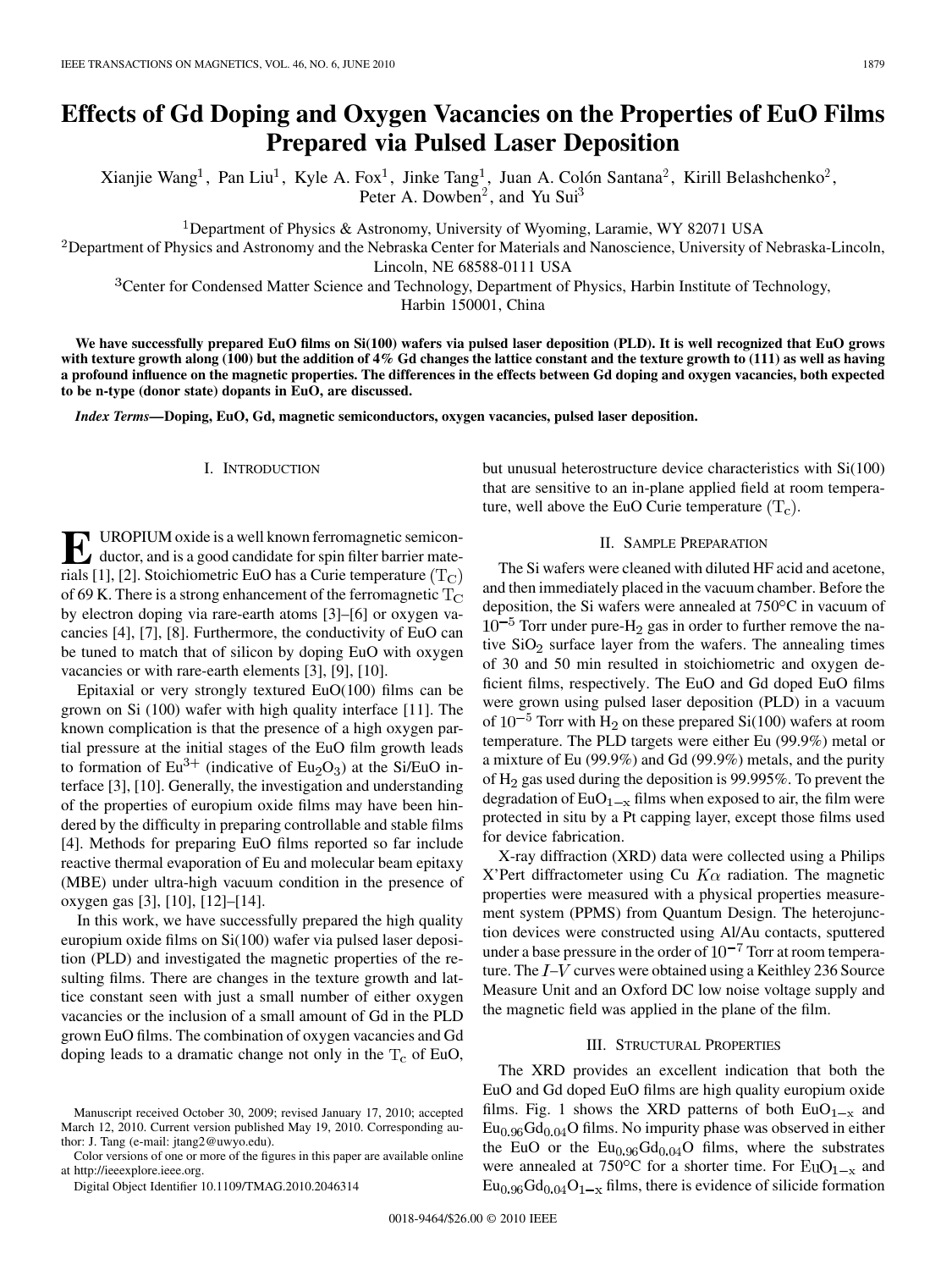as peaks of  $EuSi<sub>2</sub>$  were observed in some films [see Fig. 1(a)]. The substrates were annealed at  $750^{\circ}$ C for a longer time for these oxygen deficient films. Eu in the laser-induced plume tends to react with Si to formation  $EuSi<sub>2</sub>$  in this case because

Fig. 1. XRD patterns of  $EuO_{1-x}$  and  $Eu_{0.96}Gd_{0.04}O$  film. A change in the textured growth from the (100) for EuO<sub>1 -x</sub> to (111) for Eu<sub>0.96</sub>Gd<sub>0.04</sub>O is evident.

substrates that prevents the reaction of Eu and Si. As can be seen, for the  $EuO_{1-x}$  films, the XRD is dominated by the (200) diffraction line as expected from prior work [3], [11]. For the  $Eu<sub>0.96</sub>Gd<sub>0.04</sub>O$  films the dominant XRD feature is (111) indicating that the preferential texture growth has altered with just this small amount of Gd doping.

it is less likely to have residual  $SiO<sub>2</sub>$  on the surface of the

The lattice constants  $a$  determined from the  $(200)/(111)$  peaks for the Gd-doped, oxygen deficient, and stoichiometric EuO are consistent with the presence of Gd and O vacancies. While  $a = 0.5131$  nm for EuO, this lattice constant decreases to 0.5106 nm for  $EuO<sub>1-x</sub>$ . Upon Gd doping, the unreduced sample  $Eu_{0.96}Gd_{0.04}O$  has a lattice constant of  $a=0.5118$  nm because of the smaller Gd radius, but this value decreases further to 0.5091 nm for  $Eu_{0.96}Gd_{0.04}O_{1-x}$  when the film is oxygen deficient. Evidently 4% Gd doping induces a 0.0013–0.0015 nm reduction in the lattice parameter while oxygen vacancies independently result in a reduction of 0.0025–0.0027 nm. Fig. 2 illustrates the changes in lattice constant  $a$  with an increase oxygen vacancies and Gd doping.

While the changes in lattice constant are expected from lattice change, the changes in texture growth are a little unusual, but could be the result of a change in interfacial strain, although small. Although we do not believe these changes are a result of a crystallographic phase change, as with the inclusion of 4% of Gd in the cubic (Fm3m) lattice EuO is expected to remain a soluble random alloy of the same crystal structure [15], such a possibility cannot be ruled out. Our results suggest PLD is an applicable method for growing doped and undoped EuO films and opens a new simple route to prepare this interesting material. This may be very valuable for spintronic device applications as EuO and doped films are good candidates for barrier materials in spin filters and for injectors in spin injection devices.



0.015



Fig. 3. Magnetization as a function of temperature of EuO films grown by PLD in vacuum and under  $H_2$  flow. The latter shows the characteristic double-dome curve of an oxygen deficient EuO (see text).

#### IV. MAGNETIC PROPERTIES

Fig. 3 shows the magnetization versus temperature  $M(T)$ curves of EuO and  $EuO_{1-x}$  films measured at 100 Oe, where the magnetization curves are normalized to unity at 10 K. The ferromagnetic transition of the stoichiometric EuO is at about 70 K, but the reduced EuO<sub>1-x</sub> has a T<sub>C</sub> as high as 150 K. Fig. 4 shows the magnetic hysteresis curves for the oxygen deficient EuO at 10 K. Open hysteresis loops were apparent over the whole temperature range though the coercivity of the films decreases with increasing temperature from 70 Oe at 10 K to 20 Oe at 100 K. For stoichiometric grown EuO, the match to the expected transition temperature  $(69 \text{ K} \mid 16)$  as well as the XRD results suggest that high quality stoichometric EuO film can be prepared using PLD with metal targets. Our results also demonstrate that we have obtained stoichiometric or oxygen deficient europium oxide films by using PLD through alterations in the conditions for pretreatment of the Si wafer and during the deposition.



 $0.027$ 

 $EuO_{1-x}$  Eu<sub>0.96</sub>Gd<sub>0.04</sub>O Eu<sub>0.96</sub>Gd<sub>0.04</sub>O<sub>1-x</sub>

 $0.013$ 

5.13

 $5.12$ 

 $5.11$ 

5.10

5.09

 $0.025$ 

Cubic Fm3m

EuO

Lattice Parameters (a)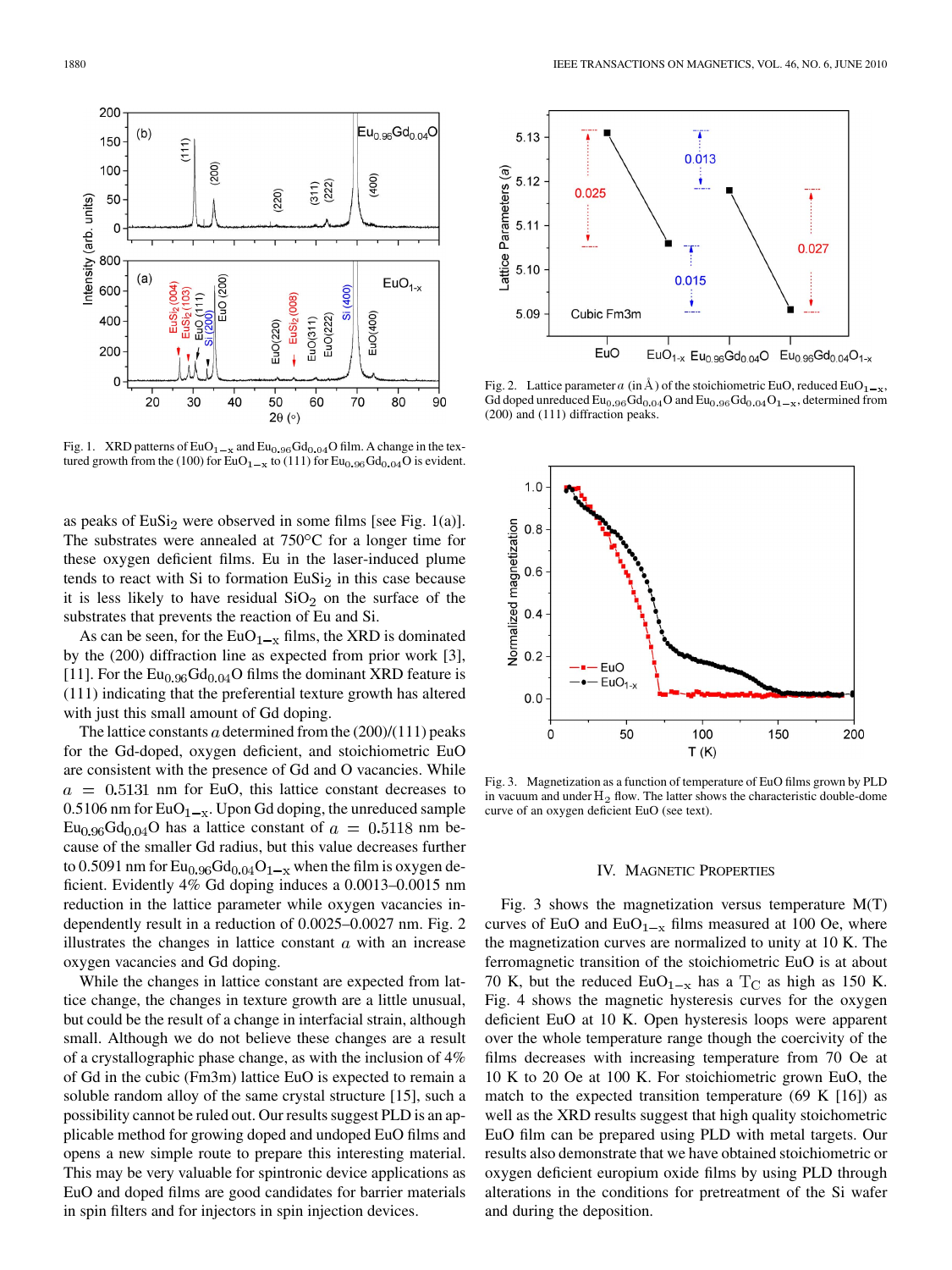

Fig. 4. Magnetic hysteresis curve at 10 K for the oxygen deficient EuO. Insets show the magnetic hysteresis at 100 K.



Fig. 5. Magnetization as a function of temperature for  $Eu_{0.96}Gd_{0.04}O_{1-x}$ , and inset shows the same magnetization plot for  $Eu<sub>0.96</sub>Gd<sub>0.04</sub>O$ . The magnetization is plotted on a logarithmic scale. The  $T_C$  of Gd-doped un-reduced  $Eu_{0.96}Gd_{0.04}O$  is about 120 K, while that of the reduced sample  $Eu_{0.96}Gd_{0.04}O_{1-x}$  is about 145 K.

It is clear from our results (Fig. 3) and those of others [4], [7], [8] that  $EuO<sub>1-x</sub>$  exhibits a very much enhanced Curie temperature of about 150 K with a distinct shape in magnetization versus temperature, i.e., M(T). A drop in magnetization in the vicinity of 70 K, with an more complete quenching of the magnetization at high temperatures is also observed with temperature dependent magnetization  $M(T)$  of  $Eu<sub>0.96</sub>Gd<sub>0.04</sub>O$  films, as seen in Fig. 5, inset.

The "double-dome" feature in  $M(T)$  and higher  $T_C$  are characteristic of  $EuO_{1-x}$  and are not the result of impurities. Other than Eu, no appreciable quantities of other rare earth impurities were present in our  $EuO<sub>1-x</sub>$  films. It appears, nonetheless, that either the doping by O vacancies or the addition of large local moment impurities (Gd) enhances the Curie temperature. It may well be that existence of impurity levels [17], [18] inside the semiconducting gap or an increase in the number of carrier electrons result in the distinct shape of the magnetization M(T).



Fig. 6. The magnetization dependent Esaki tunnel diode like behavior for an  $\overline{\text{Eu}_{0.96}\text{Gd}_{0.04}\text{O}}$  on Si(100) heterostructure. The  $I-V$  curve (a) for zero applied magnetic field exhibits negative differential resistance at room temperature at less than 3 V forward bias. The negative differential resistance is not evident in an applied magnetic field as shown in (b).

The high magnetization below 69–70 K is likely the result of the large Eu moments, as this is the Curie temperature of stoichiometric EuO. It is expected that the magnetization of EuO arises from the  $4f^7$  electron configuration of  $Eu^{2+}$ . This appears to dominate the magnetization below 69 to 70 K.

At 69 to 70 K, there is a drop in magnetization. Above 70 K, the magnetization may be dominated by the on site polarization of conduction electrons as the carrier densities may be enhanced by oxygen vacancies or Gd doping. While Matsumoto *et al.* has suggested that the donor levels might be different for Gd doping and oxygen vacancies [4], the overall effect on the temperature dependent magnetization has similarities for both Gd-doped and oxygen deficient films.

Both oxygen deficiencies and the addition of Gd are expected to be n-type donors in EuO, i.e., both add donor states. Both impurities may well act in concert, although differently. While the  $T_C$  of Gd-doped unreduced  $Eu_{0.96}Gd_{0.04}O$  is 120 K (Fig. 5, and inset, magnetization shown on a logarithmic scale), it increases to 145 K when the Gd-doped sample is oxygen deficient  $(Eu_{0.96}Gd_{0.04}O_{1-x})$ . There are evident complexities. The combination of Gd doping and oxygen vacancies may degeneratively dope  $Eu<sub>0.96</sub>Gd<sub>0.04</sub>O$  across the nonmetal to metal transition. Such degenerative doping of the EuO is suggested by the negative differential resistance in the forward bias of  $Eu<sub>0.96</sub>Gd<sub>0.04</sub>O$ , with both Gd doping and oxygen vacancies, reminiscent of an Esaki tunnel diode. Fig. 6 shows the magnetization dependent Esaki tunnel diode like behavior (for zero applied field, at room temperature) for an  $Eu<sub>0.96</sub>Gd<sub>0.04</sub>O$  on Si(100) heterostructure even with very few oxygen vacancies. The negative differential resistance disappears under the application of a large magnetic field indicating that the electronic structure at the interface due to the local moments may be a key component in the interfacial band alignments either with the contacts or the Si(100). The magnetic field was applied in the plane of the films and the measurements shown here were done at room temperature.